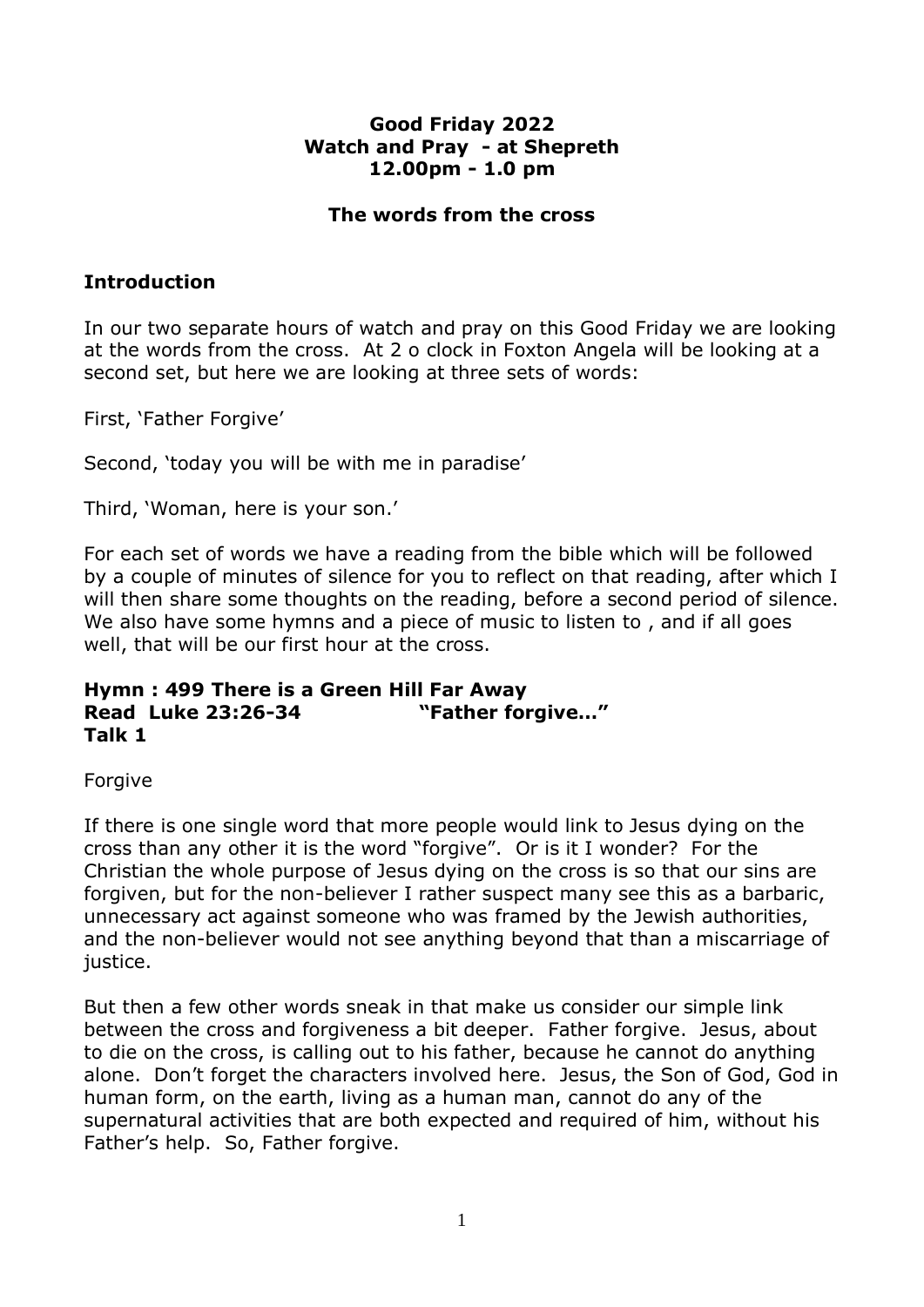Father, forgive them. Them? Who would that be then I wonder. We have just heard that there were criminals one on his left and one on his right who were crucified with him. Are they the them? The soldiers were about to cast lots for his clothing, as was predicted by the psalmist in Psalm 22, are the soldiers the them? Or was it the Jewish authorities who had trumped up the charges which meant he was being wrongly crucified who were the them? Or was it all of us who at some points in our lives would let Jesus down? Are we the them? This forgiveness is not just available to a limited amount of people identified in the story, but to everyone, if they are simply prepared to ask for it. Who are the them? Who are not is perhaps the better question.

Father forgive them, for they do not know what they are doing. There are indeed many times when we can all fall into that category. Is Jesus simply saying that the them, whoever that is, don't know what they have just done, or that they are stumbling through lives not knowing what they are supposed to be doing. Father forgive, is not just a one off forgiveness, it a forgiveness for ever. It is a forgiveness for what we have done, and a forgiveness for what we will do wrong in the future when we do not know what we are doing.

Father forgive. It is that request, that plea from Jesus to his Father, our God, that makes sense of what is going on in this barbaric act. It is the reason for this sacrifice which out does any other sacrifice. It happens because God loves each and every one of us, and through the sacrifice of the life of His son, he has given us forgiveness for eternity.

Father, thank you.

# **Music or song (recorded): At the foot of the cross Hymn: 298 Let there be love, vs 1-3 Reading Luke 23:35-43 "today you will be with me in paradise" Talk 2**

'today you will be with me in paradise'

The conversation between the two criminals who, don't forget, are not just standing around having a chat, but have been nailed to crosses – an unbelievably painful method of execution, must be one of the most strange episodes in the whole bible – and that is not in any way ignoring the strangeness of some of the episodes that precede this one. But just picture it for a moment – this is a conversation between two people, talking about a third person, who is also on a cross, in between the two of them. So they are talking about, and across, Jesus.

Such has been the fervour against Jesus whipped up by the Jewish authorities, that even these criminals have heard it, and one of them simply cannot resist the opportunity to join in the banter. "Are you not the Messiah?" and then he has the audacity to say, "Save yourself and us". Was he just poking fun at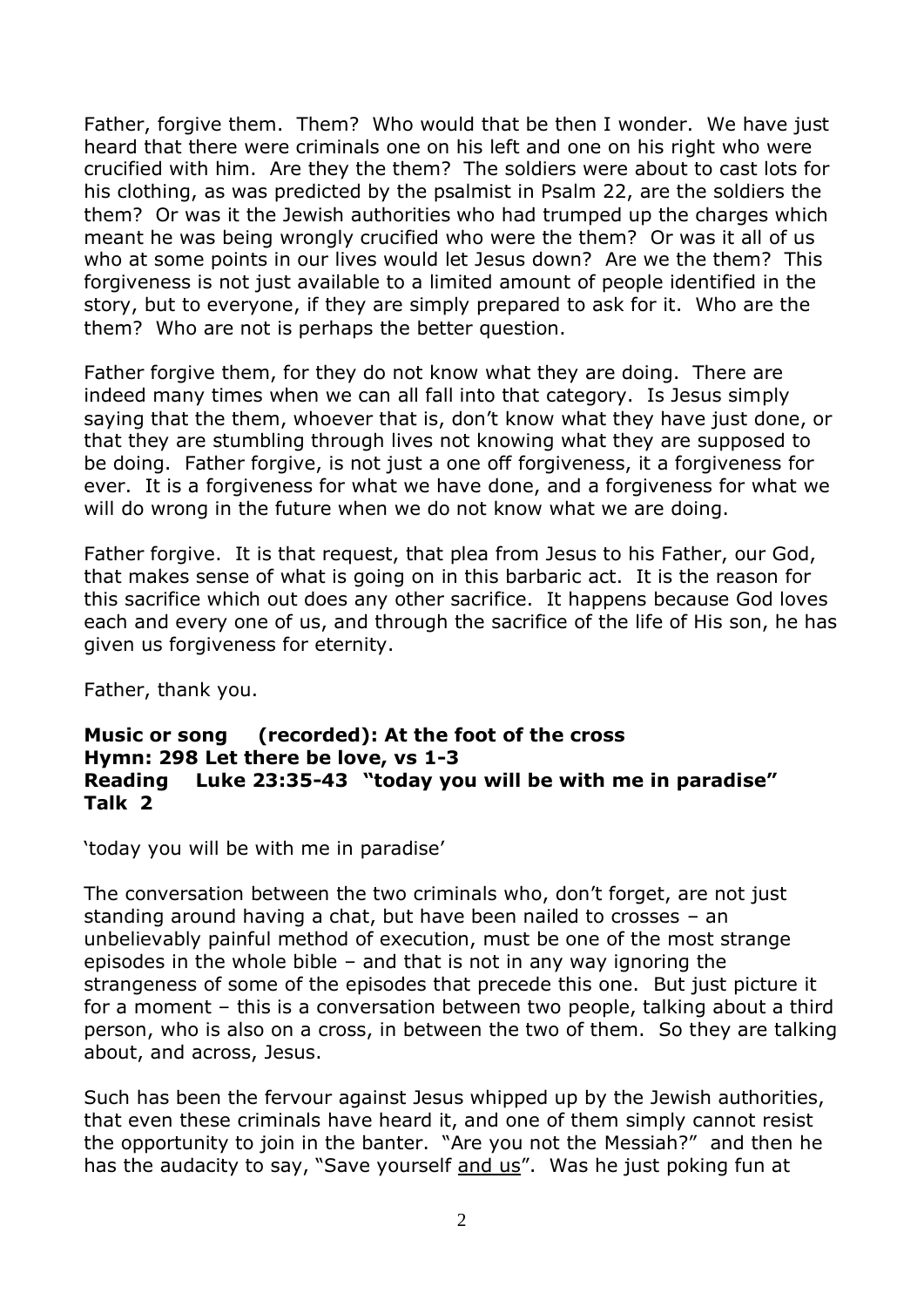Jesus, or did he actually believe that Jesus could save him? We are led to believe that this criminal did not believe anything of the sort, but the other criminal – now there is a different story.

"Do you not fear God?" he starts. Our second criminal is clearly not, like the first, siding with the Jewish authorities, but recognises something, even from the position he finds himself in, in Jesus that attracts him. He also understands that Jesus is not guilty of anything (unlike them), and so he makes his impassioned plea to Jesus. "Jesus, remember me when you come into your kingdom." And Jesus, as he always will when someone comes to him asking for help, responds positively with our second set of words. "Truly I tell you … today you will be with me in paradise' "

There are two things we can learn from Jesus' response to the criminal. First, yes, anyone can give their lives to Jesus at any point – it is never too late, there is nothing that can get in the way whatever you have done. Jesus will forgive you if you make the effort to just ask. I think its worth adding at this point that different people have different views on the order in which things need to happen. Some will say that you must first repent of your sins and then give yourself to Jesus, whereas others, myself included, believe that Jesus doesn't care what you have done in the past, just give your life to him, and all the repenting that is required will naturally follow. When Jesus responded to the criminal, there were no questions, Jesus didn't say, "What have you done?", he just accepted the criminal as he was, and told him, "today you will be with me in paradise ".

The second thing to pick up is the word today. This is the ultimate display of Luke's understanding of the immediacy of salvation. The criminal asks Jesus for help and Jesus, in effect, says, "you are saved as of now". God's plan has come into effect not despite, but through, the crucifixion of his Son Jesus. When we commit our lives to following Jesus, we have entered paradise. In earthly terms, it may frequently feel like anything but that, but in terms of God's kingdom, we are in.

But what I would say, finally, on these words, is this. I have no idea what this Paradise will look like when our time on this earth is over. The book of Revelation gives all sorts of thoroughly complicated images of how that eternal paradise will come about which, lets face it, often sound quite horrendous. But that is not something for us to worry about. Paradise is called paradise for a reason – and that is because it will be something unbelievably special.

The last chapter of revelation includes this:

"Then the angel showed me the river of the water of life, bright as crystal, flowing from the throne of God and of the Lamb through the middle of the street of the city. On either side of the river is the tree of life with its twelve kinds of fruit, producing its fruit each month; and the leaves of the tree are for the healing of the nations. Nothing accursed will be found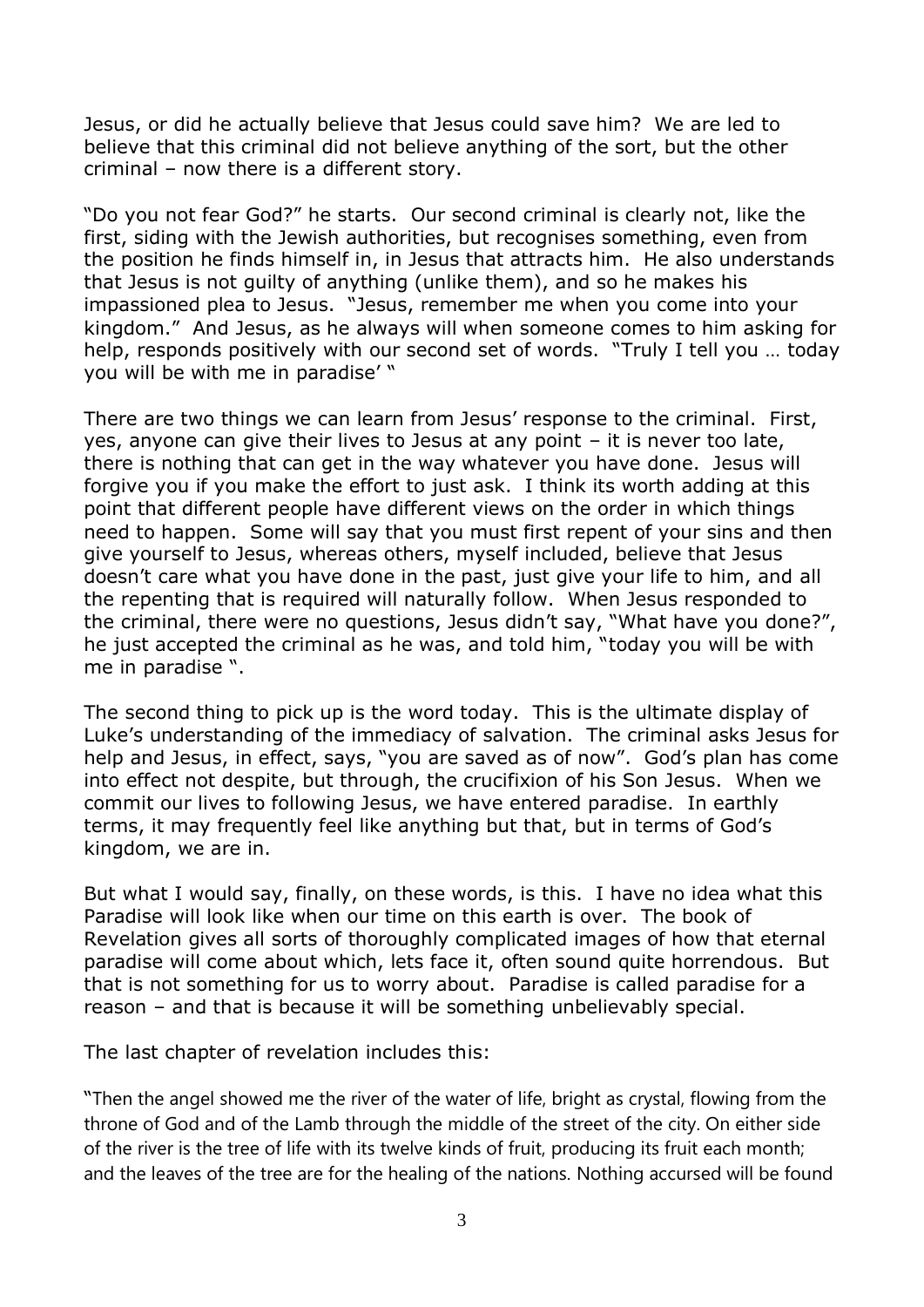there any more. But the throne of God and of the Lamb will be in it, and his servants will worship him; they will see his face, and his name will be on their foreheads. And there will be no more night; they need no light of lamp or sun, for the Lord God will be their light, and they will reign forever and ever."

"today you will be with me in paradise".

## **Hymn: 53 Be still for the presence of the Lord Reading John 19:19 -27 Woman behold your son Talk 3**

"Woman, here is your son"

The last two and a half verses of our third reading are the sort of verses that keep bible commentators happy for ages as there are so many possibilities as to what is going on. In order for us to understand our third set of words, "Woman, here is your son", we first have to work out who the women are and what they are doing at the cross, and who "the disciple whom he loved" was or at least we have to try and remove some of the possibilities.

We are not helped by the four gospel writers having slightly different accounts of which women were where in terms of the cross. John refers to, "his mother, and his mother's sister, Mary the wife of Clopas, and Mary Magdalene". Its worth noting up to this point, John had not named Jesus' mother – but the other gospel writers are so strong on it being Mary we can go with that.

But are there two, three or four women here? This can be read different ways: "his mother, and his mother's sister, Mary the wife of Clopas, and Mary Magdalene" or "his mother and his mother's sister, Mary the wife of Clopas and Mary Magdalene", perhaps saying that Jesus' mother is now Mary the wife of Clopas (whoever he was), and that Jesus' mother's sister is Mary Magdalene? Unlikely that two sisters would be called Mary but not impossible. Yes, Jesus' mother could have married again and become Mary the wife of Clopas – but again unlikely and we have no evidence. I have to say that I read all the possibilities that my commentator came up with, and was mightily relieved that his conclusion was that there were four women – three probably called Mary and one un-named, and that these four women were regular supporters of Jesus.

Another favourite topic is who was the disciple Jesus loved? And this then becomes rather more of a key point than how many women there were. The point is this. What Jesus appears to be doing from the cross is to clear up some earthly business before he dies: in this case to make sure that his mother is looked after. According to Jewish custom Jesus' brothers should look after Jesus' mother, but this has been made complicated. There is plenty of evidence in John's gospel that Jesus' mother had become something of a disciple of Jesus, which accounts for why she was there at the cross at all, but we heard